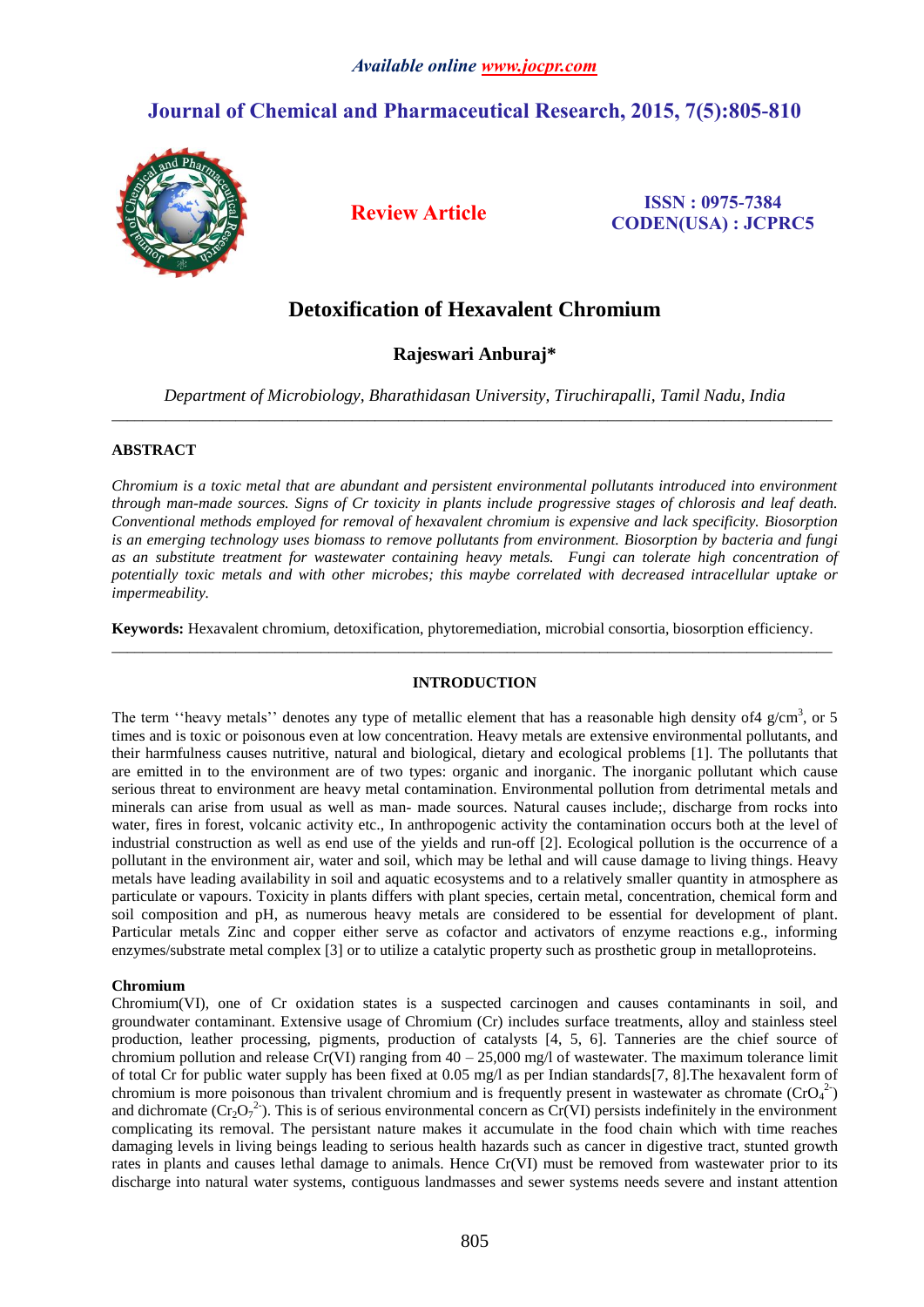[9].The substantial issues impacting metals speciation in solution includes existence of metals and anions, pH, heavy metal absorption. Metals tend to precipitate, as hydroxide or carbonate forms. Elimination of metals from waste water is achieved principally by the application of several processes such as adsorption, sedimentation, electrochemical processes, ion exchange, coalescence property, filtration and membrane processes, chemical precipitation etc. Phytoremediation has arisen as the most appropriate technology which uses plants for removal of environmental pollutants or detoxification to make them harmless. There are several plants used in the phytoremediation has a significant capacity of metal absorption, its accumulation and decreasing the time of decontamination of an ecosystem.

*\_\_\_\_\_\_\_\_\_\_\_\_\_\_\_\_\_\_\_\_\_\_\_\_\_\_\_\_\_\_\_\_\_\_\_\_\_\_\_\_\_\_\_\_\_\_\_\_\_\_\_\_\_\_\_\_\_\_\_\_\_\_\_\_\_\_\_\_\_\_\_\_\_\_\_\_\_\_*

### **Chromium toxicity in plants**

Whereas Cr(VI) has been demonstrated to produce severe damage compared to Cr(III) because of it is less toxicity and extremely low solubility, which avoids its leaching into ground water. Serious problems were produced by Cr(III)in living tissues although at higher concentrations than Cr(VI) were also investigated in the preceeding experiments. 100 WM Cr(III) was incorporated in Barley, it showed 40% of growth inhibition whereas inhibition caused by the same Cr(VI) level reached up to 75% in shoots and 90% in roots [10]. Indications of Cr toxicity in plants include progressive stages of chlorosis and leaf death. Incorporation of 50 ppm Cr(VI) resulted in vital growth although with transformed appearance; further exposure to 100 ppm caused a stressed appearance subsequently 2 days, and later 7-10 days all barley plants have noticed in lethal condition. Cr(VI) have shown to produce more toxic symptoms than Cr(III), and occur earlier and at lower concentrations. A decline in protein content and in nitrate reductase activity analysed *in vitro* has been reported [11]. Cr also elicits the synthesis of polyamines in barley; Cr(VI) was a faster and more efficient inducer of putrescine synthesis than Cr(III). Subsequently, once putrescine has been induced the plants were observed for the presence of chlorosis, decline in growth, stimulation of leaf chitinase, reduction of shoot growth and lowered water content in leaves [12]. Chromosome aberrationsand micronuclei formation have been observed in *Viciafaba* and *Allium cepa* root tips exposed to heavy metals[13, 14]. Though micronuclei formation correlated with Cr levels detected in contaminated soils [15], the levels of other heavy metals existing in the soil samples were not distinguished, and hence the nuclear aberrations observed could be due to the presence of remaining heavy metals.

#### **Biosorption Efficiency**

Biosorption is a novel and emerging technology uses biomass to remove pollutants from wastewater, specifically those that are not easily biodegradable such as heavy metals and dyes [16, 17, 18, 19]. A diversity of biomaterials such as bacteria, fungi algae, and biowastes were designated to bind these pollutants [20, 21, 18, 22]. Several species of *Candida*, including *Candida utilis*, *Candida albicans*, *Candida tropicalis* and *Candida lipolytica* were found to be capable of proficiently accumulating heavy metals under a wide range of external conditions[23, 24, 25, 26]. These effective strains could either adsorb a range of metal ions or be firmly specific in respect of single metal ion. For example, intact and desiccated *C*. *utilis* cells have the capacity to remove Cr(VI) [23]. Moreover, responsiveness has been focused on increasing the biosorption ability of these microbial consortium. To initiate the activated approach the binding sites on the surface should be stimulised[27]. To improve the Cr(VI) resistance and biosorption efficiency in *C*. *utilis* protoplast mutagenesis technology was also employed [25]. Some easily available biomaterials have also been tested for the progress of low-cost biosorbents, in specific the sewage sludge from sewage treatment plants [28], bio-waste produced as a by-product of industry and agriculture [29], and other plant derived materials [30]. Meanwhile sewage sludge is the solid waste produced in abundant quantity. Similar experiments were conducted and stated that sewage sludge has the effective biosorption potential lying in its complex consortium of microbes, large surface capacity, external chemistry, permeability and excellent settling competency [31, 32]. Moreover, diminutive report is existing regarding the biosorption properties on the removal of heavy metals by the mixture of isolated *Candida* and sewage sludge.

#### **Phytoremediation of Chromium**

Literature survey indicates that very few workers have reported ameliorative measures for Cr toxicity in crop plants. It is due to the reason that most of the investigation has been focused on improving phytoaccumulation of Cr by plants and trees for its usage in phytoremediation. By the application of mycorrhizal inoculation decreased mineral nutrition due to Cr toxicity has been improved. Khan (2001) reported the potential of mycorrhizae in protecting tree species *Populuseuro americana* and *Dalbergi asisso* against the detrimental effects of heavy metal and phytoremediation of Cr contamination in tannery effluent-polluted soils[33]. Karagiannidis and Hadjisavva Zinoviadi (1998) studied the effect of the vesicular arbuscularmycorrhizal fungus (VAMF) *Glomusmosseae* on progress, and produced better yield of durum wheat and stated that VAMF enriched yield in wheat and simultaneously declined the Cr content in the herb [34]. The effect of Cr on the uptake and distribution of micronutrients (Fe, Mn, Cu and Zn) in mycorrhizal soybean and maize in sand culture, (Davies *et al*. 2001) found that VAMF enriched the ability of sunflower plants to tolerate Cr[35]; similarly, Davies *et al*. (2002) described that In chromium incorporated plants VAMF had a positive effect on tissue mineral concentration, gas exchange and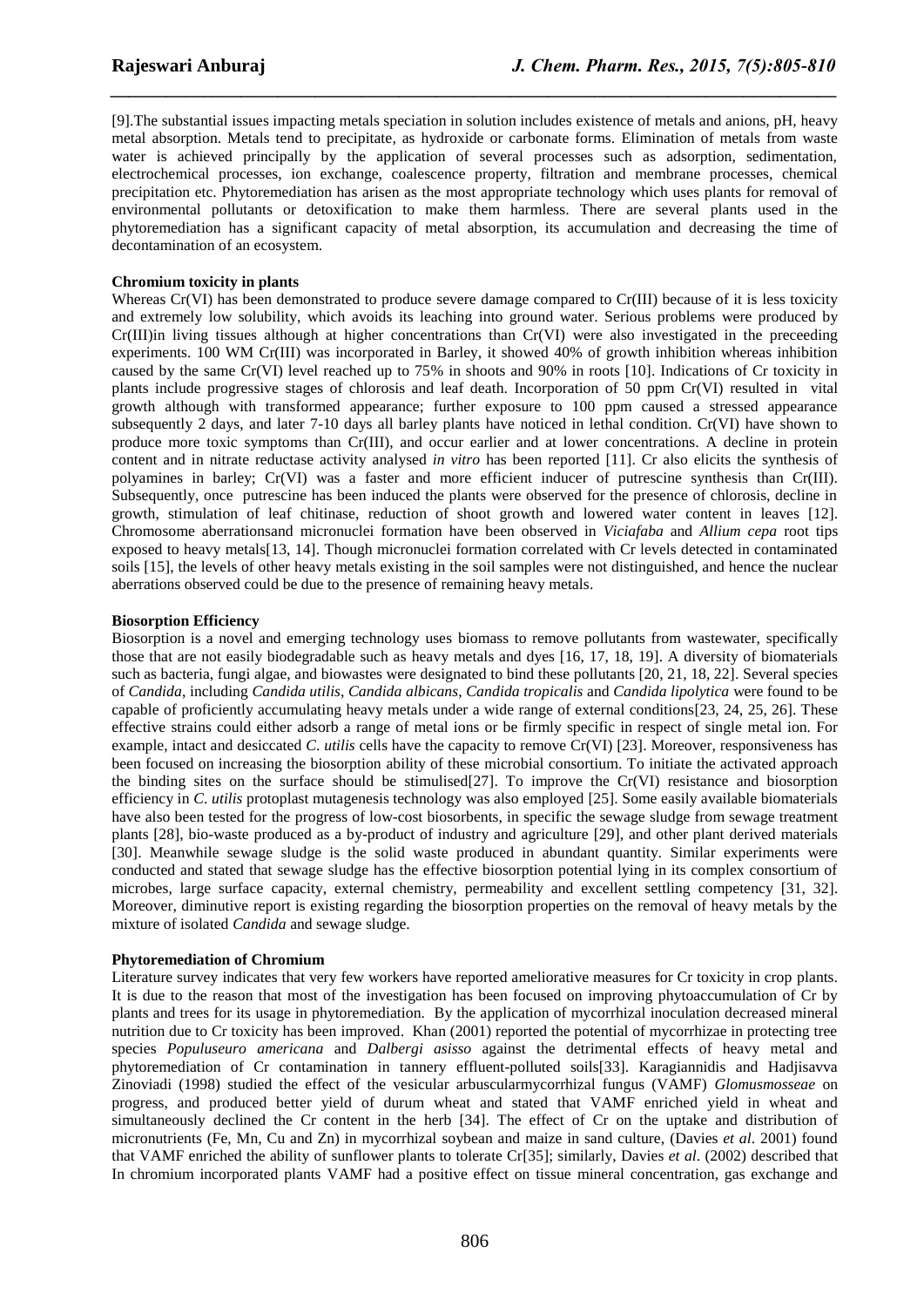development[36]. Free amino acids and glutathione are known to induce heavy-metal tolerance by antioxidant action and metal chelating activity, respectively [37]. Enhanced supply of sulphur caused an total intensification in total sulphur, sulfate and GSH in rhizomes and leaves of potato. The absorptions of the total free amino acid pools in leaves and tubers showed a two and threefold diminution [38]. Henceforth, it is possible that sulfate and iron supplementation can counter Cr toxicity in harvesting yields. The deprived translocation of Cr from roots to shoots is a main obstacle in using plants and trees for remediation purpose. Pulford *et al*. (2001) in a work with moderate trees confirmed that Cr was poorly taken up into the aerial tissues but was held primarily in the root[39]. These results mean that the trees can be used as phytoremediators on Cr-contaminated sites, their main assessment is to stabilise and monitor a site [40]. This has leaded to increase in Cr translocation by adding chemical and biological amendments to soil. Environmental risk can be declined by reducing the chromate to chromic oxide by chemical or organic methods, by recognising the solubility of chromic oxides in soil, restricted the formation of chromate[41]. Mycorrhizae and organic acids (citric and oxalic) have been stated to play an vital role in phytoremediation of Crcontaminated soils by enhancing Cr uptake and increasing translocation to shoot [42, 34]. Nutrient culture studies displayed a marked development in uptake and translocation of chelated 51Cr in *P*. *vulgaris*. Cr chelation by DTPA was most efficientlytranslocated followed by 51Cr-EDTA and 51Cr-EDDHA [43]. Cr accumulation from Cr(III)treated maize plants in the existence of increasing concentrations of organic acid have been observed [44]. Shahandeh and Hossner (2000b)described a high rise in Cr uptake assisted by organic acids[46]. Srivastava *et al*. (1999b) if the concentration of organic acids is high, it leads to increase in uptake of Cr without affecting the distribution in plant parts[45]. In wheat Source-to plant transfer coefficients of Cr tended to rise with increasing concentrations of organic acids. Chaney *et al*. (1997) depicted that phytostabilization [in situ conversion of Cr(VI) in soil to Cr(III)] appears to have strong promise with respect to chromium[47].

*\_\_\_\_\_\_\_\_\_\_\_\_\_\_\_\_\_\_\_\_\_\_\_\_\_\_\_\_\_\_\_\_\_\_\_\_\_\_\_\_\_\_\_\_\_\_\_\_\_\_\_\_\_\_\_\_\_\_\_\_\_\_\_\_\_\_\_\_\_\_\_\_\_\_\_\_\_\_*

#### **Chromium(VI) detoxification by bacteria**

Microbial Cr(VI) reduction was first stated in the late 1970s, when Romanenkoand Koren"Kov (1977) observed a Cr(VI) reduction capability in *Pseudomona ssp.* grown under anaerobic conditions[48]. The bacterial strain, isolated from sewage sludge, classified as Pseudomonas dechromaticans was effective in this process. Several microorganisms were isolated that catalyze the reduction of Cr (VI) to Cr(III) under varying conditions. Initially, the attention was focused on facultative anaerobic bacteria such as *Aerococcus*, *Micrococcus* and *Aeromonas* [49], Cr(VI) can be reduced aerobically like *Thermuss cotoductus*[50] and anaerobically such us *Achromobacter sp*. [51]. Cr (VI) reduction depend strongly on the oxygen requirements of the bacterium. *Actinomycetes* have also been described to reduce Cr(VI). (Polti*et al*. 2007) identified 11 Cr(VI) resistant strains, ten from the genus *Streptomyces* and one from *Amycolatopsis*[52]. Recently, Sugiyama *et al*. (2012) isolated Flexivirgaalba with Cr(VI) reducing activity that is stimulated by molasses[53]. The bacteria capable of the capacity to reduce Cr(VI) levels are named chromium-reducing bacteria (CRB) [54]. CRB are commonly isolated from industrial effluents, particularly those from tanneries [55, 56], and textile [57] and electroplating manufacturing [58]. Similarly CRB are isolated from soil contaminated with effluents [59, 61].Cr (VI) bioremediation studies have been done by Monocultures of various bacterial strains [62, 63, 55]. Particular species occasionally survive in a complex environment. Therefore, using pure cultures under precise lab conditions may not match actual environmental conditions, particularly in highly polluted areas. Bacteria are more constant and survive better when they exist in mixed culture[64]. In addition, consortia of cultures are metabolically superior for eradicating metals andare more appropriate for field application, as the organisms are more competitive and are more possible to survive [65]. Therefore researchers have found that consortia cultures isolated from the environment are capable of Cr(VI) reduction [66, 67, 68]. Biological treatment of Cr(VI)-contaminated wastewater may be challenging because the metal"s toxicity can kill the bacteria. Therefore, to protect the cells, cell immobilization techniques have been employed by several researchers [69, 70, 71], because (1) the biofilm-bound cells can withstand higher concentrations of Cr(VI) than planktonic cells, and (2) they allow easy separation of the treated liquid from the biomass [72]. Considering the lethal effect of certain physicochemical methods are essential to recognise alternative technologies for reducing/destroying chromium toxicity, researchers have recently focused on abatement of Cr(VI) toxicity by using plant-growth-promoting rhizobacteria (PGPR) [73].

PGPR are naturally occurring soil bacteria that destructively colonize plant roots and benefit plants by providing growth promotion [74]. The use of soil bacteria (often PGPB) as adjuncts in metal phytoremediation can significantly facilitate the growth of plants in the presence of high (and otherwise inhibitory) metal levels [75]. Efficiency can be increased by the application of plants along with selected microorganisms may be beneficial; such a technique is called rhizoremediation [76]. PGPR like *P*. *putida P18* and *P*. *aeruginosa P16* [77], N.T. Joutey *et al*[68]. P. corrugate 28 [78], *Bacillus sp. PSB10* (Wani and Khan 2010) are described to be capable of restoring chromium contaminated sites[79]. Tiwari*et al*. (2013) observed that when a consortium of *Bacillus endophyticus*, *Paenibacillus macerans*, and *Bacillus pumilus* was inoculated in the rhizospheric zone of *S*. *munja*, this has enriched metal uptake through mobilization and stimulated plant growth [80]. Bacterial action may change metal speciation to make metals water soluble and amenable to plant uptake.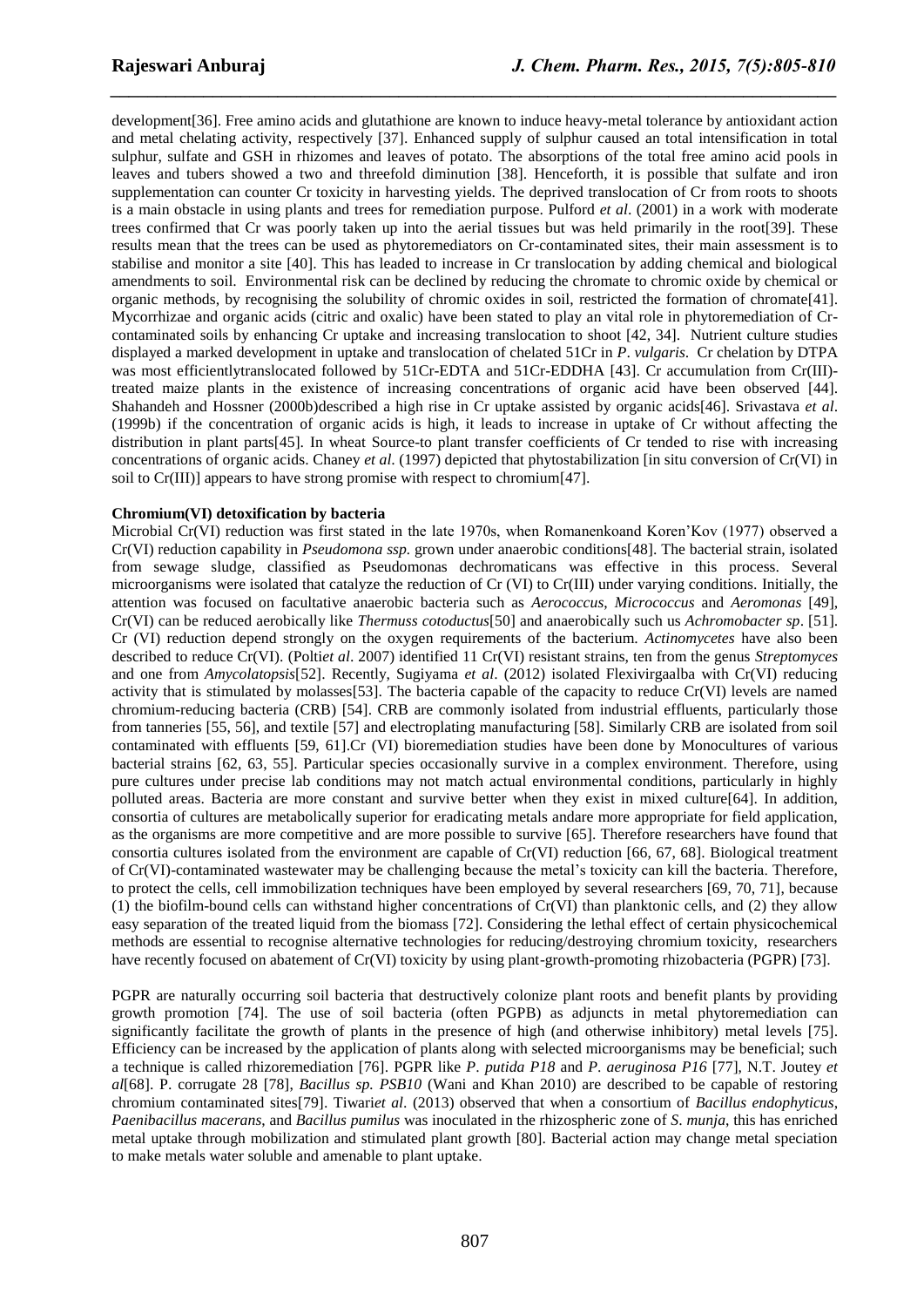#### **Detoxification by fungi:**

Fungus acts as bioabsorptive material to remove hexavalent chromium. Biosorption mechanism is done by two methods- metabolism dependent and non-metabolism dependent. The chemicals get bound to the functional groups on the surface and get absorbed. Biosorption of the chromium ion Cr(VI) onto the cell surface of *Trichoderma* fungal species in aerobic condition was investigated. The maximum efficiency of 97.39% was obtained at 5.5pH. The results of FT-IR analysis suggested that the chromium binding sites on the fungal cell surface were most likely carboxyl and amine groups. The absorption isotherm studied fit to Freundlich models. The Biosorption productivity of fungus was decreased in acidic pH. The study performed using *Aspergillus* and *Penicillium* sp. states that it is efficient in degrading metals. When pH is set up in acidic condition, the elimination efficiency declines[81]. The Cr(VI) degradation was done using *Hypocreatawa* and characterized in batch cultures accompanied at initial Cr(VI) concentrations ranging from 0.59 to 4.13 mM. The fungus showed a significant capacity to entirely decrease very high concentrations of Cr(VI) under aerobic conditions. Greater capacity (77 mg Cr(VI)/g biomass) to reduce Cr(VI) were obtained with higher initial Cr(VI) concentrations, which suggests that the fungal strain could be possibly useful for detoxification of Cr(VI)-laden wastewaters [82]. Biosorbent matrix was developed using *Carica papaya*  plant dry stem to colonize the fungal strain *Fusarium oxysporum* to facilitate bioabsorption process. Maximum efficiency of chromium removal by biosorption upto 90 per cent was achieved at the end of 5th day of incubation. The results obtained by FTIR depicts that the main functional groups involved in the uptake of chromium by *Fusarium oxysporum* strain were carbonyl, carboxyl, amino and hydroxyl groups [83]. The ability of yeast to reduce hexavalent chromium was studied. The *in vitro* reduction of hexavalent chromium using Crude Chromate Reductase (CChR) of Yeast *Pichiajadinii*M9 and *Pichiaanomala*M10, isolated from a textile-dye factory effluent. CChRs were characterized based on optimal temperature, pH, use of electron donors, metal ions and initial Cr(VI) concentration in the reaction mixture [84].

*\_\_\_\_\_\_\_\_\_\_\_\_\_\_\_\_\_\_\_\_\_\_\_\_\_\_\_\_\_\_\_\_\_\_\_\_\_\_\_\_\_\_\_\_\_\_\_\_\_\_\_\_\_\_\_\_\_\_\_\_\_\_\_\_\_\_\_\_\_\_\_\_\_\_\_\_\_\_*

#### **CONCLUSION**

This review paper is focused to detoxification of the hexavalent chromium contamination in the environment. Biological process plays a major role in bioremediation and can make the permanent resolution for remediation. This study shows that the bioremediation process offers several benefits in remediation of hexavalent chromium in the surroundings. The bacteria isolated from the natural site can help in bioremediation by aerobic and anaerobic degradation mechanism. Various fungus can be used as a natural biosorbents to absorb hexavalent chromium in the environment. Extensive research has to be conducted in this field in order to get biological products which aids in large scale remediation of environmental and water contaminants.

#### **Acknowledgement**

The author would like to extend her heartfelt gratitude to Bharathidasan University, for the facilities.

#### **REFERENCES**

[1] Lenntech Water Treatment and Air Purification Water treatment. Lenntech, Rotterdamseweg, Netherlands **2004.** (http://www. excelwater.com/thp/filters/Water-Purification.htm.

[2] Hazardous Metals And Minerals. Pollution In India, A Position Paper Indian National Science Academy New Delhi August **2011**.

[3] AS Mildvan. In: Boyer DD (ed) *The enzymes*., 11. Academic Press, London, pp**1970**, 445–536

[4] N Singh, R Gadi. Biological methods for speciation of heavy metals: different approaches. *Crit. Rev. Biotechnol.*,**2009**, 29 (4), 307-312.

- [5] D Dunea, S Iordache. *Environ. Engg. Manage. J*., **2011**, 10 (3), 421-434.
- [6] M Cvijovic, P Djurdjevic, S Cvetkovic, I Cretescu. *Environ.Engg. Manage. J*.,**2010**, 9 (1), 45-49.
- [7] G Lee Fred, Jones Anne. *Timely Sci. Opin*., **1998**, 18(4), p. 22.
- [8] D Palmer, W Puis. *EPA Ground Water Issue*, **1994,** 87-90.
- [9] RS Bai, TE Abraham.*Biores. Technol.,***2001**,79,73-81.
- [10]RA Skengton, PR Shewry, PJ Peterson. *Planta*.,**1976,** 132, 209-214.

[11]P Vajpayee, SC Sharma, RD Tripathi, UN Rai,M Yunus.*Chemos.*,**1999**, 39, 2159-2169.

- [12]MZ Hauschild. Putrescine (1,4-diaminobutane) as an indicator of pollution-induced stress in higher plants: barley and rape stressed with Cr(III) or Cr(VI). *Ecotoxicol. Environ.Safety*.,**1993,** 26, 228- 247.
- [13]S Minissi, D Caccese, F Passacume,AGrella, C Eleanora, M Rissoni. *Mutat. Res*.,**1998,**420, 77-84.
- [14]J Rank, MH Nielsen. *Mutat. Res*.,**1998,**418, 113**-**119.
- [15]H Wang. *Mutat. Res*., **1999**, 426, 147-149.
- [16]AJM Barros, S Prasad, VD Leite, AG Souza.*Biores. Technol*.,**2007**, 98, 1418–1425.
- [17]DP Mungasavalli, T Viraraghavan, YC Jin.*Colloids Surf*,.**2007**, 301, 214–223.
- [18]A Grimm, R Zanzi, E Bjornbom, AL Cukierman.*Biores. Technol*.,**2008**,99, 2559–2565.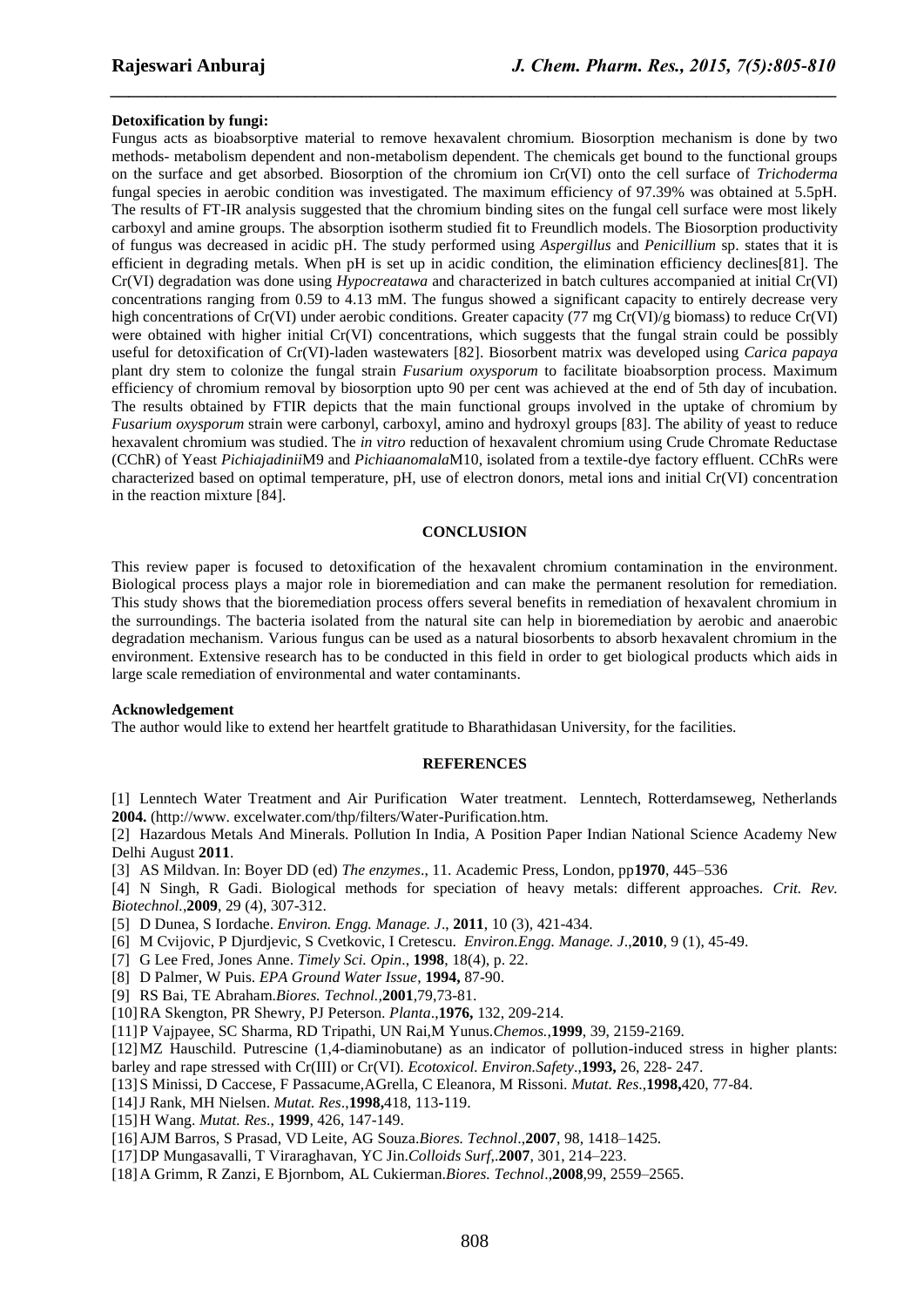[19]M Izquierdo, C Gabaldon, P Marzal, FJ Alvarez-Hornos.*Biores. Technol*.,**2010**, 101, 510–517.

[20]B Preetha, T Viruthagiri.*Separ.Purif. Technol*.,**2007**, 57, 126–133.

- [21]C Chen, JL Wang.*J. Haz. Mater*.,**2008**., 151, 65–70.
- [22]M Jain, Garg, V.K., Kadirvelu, K., 2009. *J. Haz.Mater*., 162, 365–372.
- [23]Muter, I Lubinya, D Millers, L Grigorjeva, E Ventinya,A Rapoport.*Process Biochem.,***2002**,38, 123–131.

*\_\_\_\_\_\_\_\_\_\_\_\_\_\_\_\_\_\_\_\_\_\_\_\_\_\_\_\_\_\_\_\_\_\_\_\_\_\_\_\_\_\_\_\_\_\_\_\_\_\_\_\_\_\_\_\_\_\_\_\_\_\_\_\_\_\_\_\_\_\_\_\_\_\_\_\_\_\_*

- [24]K Akhtar, AW Akhtar, AM Khalid.**2008**. *J. Haz.Mater*., 156, 108–117.
- [25]H Yin, BY He, H Peng, JS Ye, F Yang, N Zhang.**2008**. *J. Haz.Mater*., 158, 568–576.
- [26]Z Baysal, E Cinar, Y Bulut,H Alkan, M Dogru.**2009**. *J. Haz.Mater*., 161, 62–67.
- [27]K Vijayaraghavan, YS Yun.**2008**. *Biotechnol.Adv*ances., 26, 266–291.
- [28]A Hammaini, F Gonzalez, ABallester, ML Blazquez, JA Munoz. **2003**. *Miner. Eng*. 16, 723–729.
- [29]C Escudero, N Fiol, J Poch, I Villaescusa. **2009**. *J. Haz.Mater*., 170, 286–291.
- [30]SS Ahluwalia, D Goyal.**2007**. *Biores. Technol*., 98, 2243–2257.
- [31]Z Aksu, U Acıkel, E Kabasakal, S Tezer.**2002**. *Water. Res*., 36, 3063–3073.

[32]PE Molokwane, KC Meli, EM Nkhalambayausi-Chirwa.**2008**. Brits culture (South Africa). *Water. Res*., 42, 4538–4548.

- [33]S Khan, SM Ullah, KS Sarwar. **2001**. *Bulletin. Inst. Trop. Agri*., 23, 3, 5 9.
- [34]N Karagiannidis, S HadjisavvaZinoviadi. **1998**. *Nutr. Cyclic. Agroecos*., 52, 1– 7.
- [35]FT Davies, JD Puryear, RJ Newton, JN Egilla, JAS Grossi. *J. Plant Physiol*.,**2001**. 158, 777– 86.
- [36]FT Davies, JD Puryear, RJ Newton, JN Egilla, JAS Grossi.**2002**. *J. Plant Nutr.,* 25, 2, 389– 407.
- [37]WE Rauser. *Cell. Biol. Biophysics.,***1999**, 31, 19– 48.
- [38]L Hopkins, J Malcolm, J Hawkesford. S-supply, free sulphur and free amino acid pools in potato (*SolanumtuberosumL. Cv* Desiree). **2000**. In:Brunold C, editor. Sulphur Nutrition and Sulfur Assimilation in HigherPlants, 259–61.
- [39]ID Pulford, C Watson,SD McGregor.**2001***. Environ.Geochem. Health*.,23,307– 11.
- [40]AK Shanker, M Djanaguiraman, G Pathmanabhan, R Sudhagar, S Avudainayagam. Uptake and phytoaccumulation of chromium by selectedtree species. Proceedings of the International Conference on Water andEnvironment held in Bhopal, M.P. India, 2003b.
- [41]James BR.**1996**. *Environ. Sci. Technol*., 30, 2, 48– 51.
- [42]YX Chen, ZX Zhu, ZY He. **1994***. Chin. J. Appl. Ecol*., 5, 187–91.
- [43]FT Davies, JD Puryear, RJ Newton, JN Egilla, JAS Grossi. **2001**. *J. Plant. Physiol*., 158,7, 77– 86.
- [44]VV Athalye, V Ramachandran, TJ Souza. **1995**.*Environ. Pollution*., 89, 47– 53.
- [45]S Srivastava, R Nigam, S Prakash, MM Srivastava. *Environ. Contamin. Toxicol*.,**1999**a; 63,5, 24– 30.
- [46]S Srivastava, S Prakash, MM Srivastava. **1999b**.*Plant Soil*., 212, 20, 3 8.
- [47]H Shahandeh, LR Hossner. **2000b**. *Int. J. Phytorem*.,2, 31 51.
- [48]RL Chaney, M Malik, YM Li, SL Brown, JS Angle, AJM Baker. **1997**.*Curr.Opin. Biotechnol*., 8, 2, 79– 84.
- [49]VI Romanenko, VN Korenkov A pure culture of bacteria utilizing chromates and bichromatesas hydrogen acceptors in growth under anaerobic conditions. **1977**. *Mikrobiologiya*., 43, 414–417.
- [50]T Srinath, S Khare, PW Ramteke.**2001**.*J. Gen. Appl.Microbiol*., 47, 30, 7–12.
- [51]DJ Opperman, E van Heerden. **2008**.*FEMS Microbiol.Letters*., 280, 2, 8–10.
- [52]W Zhu, L Chai, Z Ma, Y Wang, H Xiao, K Zhao. **2008**.*Microbiol. Res*., 163, 6,616–623.
- [53]MA Polti, MJ Amoroso, CM Abate. **2007**.*Chemos*., 67, 660–667.
- [54]T Sugiyama, H Sugito, K Mamiya, Y Suzuki, K Ando, T Ohnuki. **2012**. *J. Biosci. Bioengg*., 113, 3, 67–71.
- [55]V Somasundaram, L Philip, SM Bhallamudi. **2009**.*J.HazardousMater*., 172, 60, 6–17.
- [56]S Farag, S Zaki. **2010**.*J. Environ. Biol*., 31, 877–882.
- [57]J Chandhuru, S Harshitha, K Sujitha, DJ Mukesh Kumar. **2012**.*J. Acad. Indus. Res*., 1, 6, 317–319.
- [58]D Cetin, S Donmez, G Donmez. **2008**.*J. Environ. Manag*., 88, 76–82.
- [59]T Seema, V Krishnamurthy, M Riaz. **2012**.*Int. J. Eng. Res. Appl.,* 2, 961–966.
- [60]H Sayel, W Bahafid, N TahriJoutey, K Derraz, K FikriBenbrahim, S IbnsoudaKoraichi, El
- [61]N Ghachtouli**2012**.*Ann.Microbiol*., 62, 1269–1277.
- [62]S Sharma, AAdholeya. **2012**.*J. Environ. Sci. Technol*., 5, 142–154.
- [63]A Zahoor, ARehman.**2009**. *J. Environ. Sci*., 21, 814–820.
- [64]M He, X Li, H Liu, SJ Miller, G Wang, C Rensing.**2011**.*J.Haz.Mater.,* 185, 68, 2–8.
- [65]P Sannasi, J Kader, BS Ismail, S Salmijah**2006**. *Biores. Technol.,*97, 740–747.
- [66]J Kader, P Sannasi, O Othman, BS Ismail, S Salmijah. **2007**.*Global. J. Environ. Res*., 1, 12–17.
- [67]Y Chen, G Gu. **2005**. *Biores. Technol*., 96, 1713–1721.
- [68]HA Pinon-Castillo, EM Brito, M GoniUrriza, R Guyoneaud, R Duran, GV Nevarez-Moorillon,JF Gutierrez-Corona, CA Caretta, GE Reyna-Lopez. **2010**. *J. Appl.Microbiol*.,109, 21, 73–82.
- [69]N TahriJoutey, W Bahafid, H Sayel, S El Abed, N El Ghachtouli. **2011**.*Int. J. Environ.Studies*., 686, 901–912.
- [70]R Elangovan, L Philip, K Chandraraj. **2010**.*Appl.Biochem. Biotechnol*.,160, 81–97.